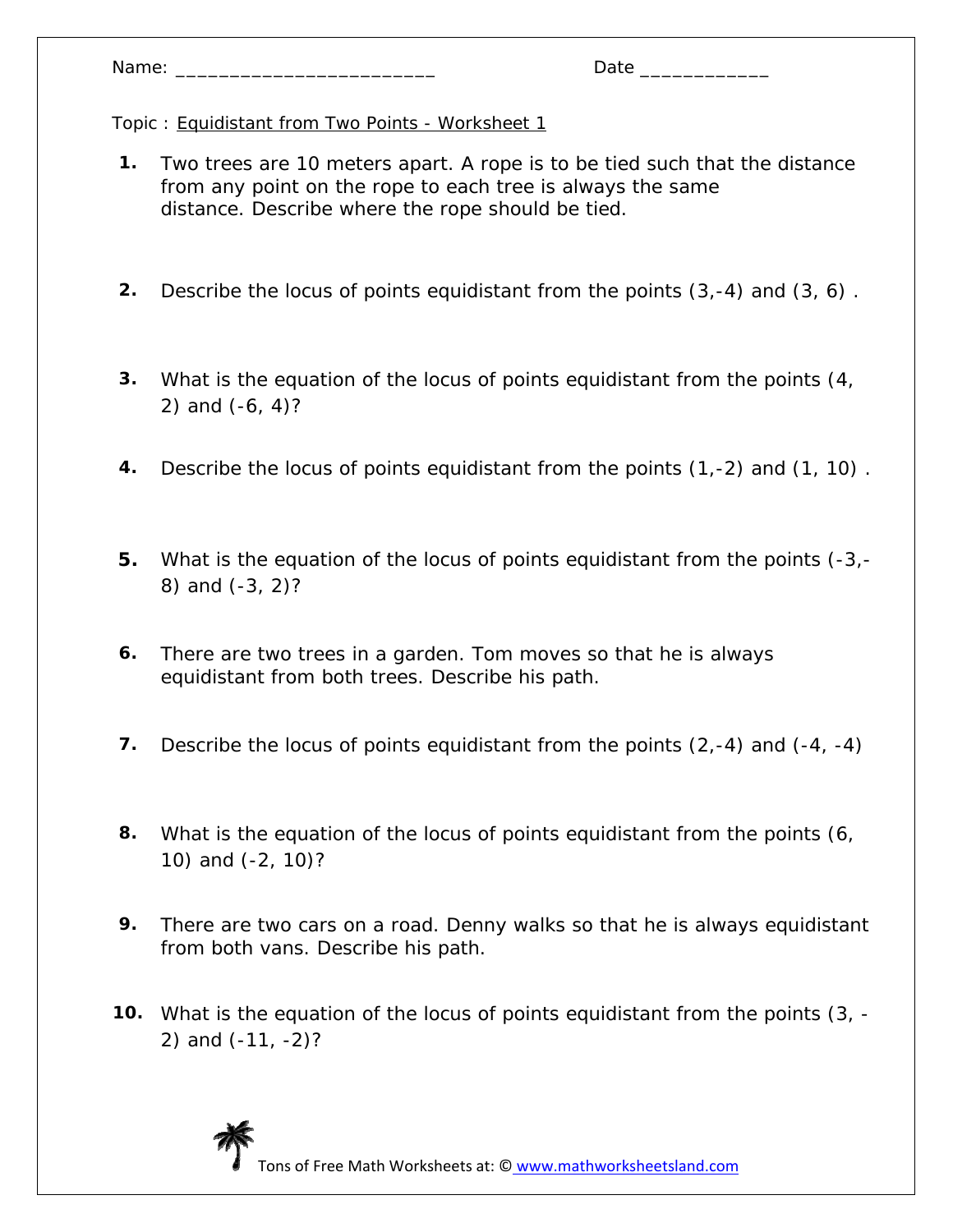| Name: |  |
|-------|--|
|       |  |

- **1.** Two buildings are 16 meters apart. A net is to be tied such that the distance from any point on the net to each building is always the same distance. Describe where the net should be tied.
- **2.** Describe the locus of points equidistant from the points (3,-4) and (3, 6).
- **3.** What is the equation of the locus of points equidistant from the points (3, 2) and (-5, 3)?
- **4.** Describe the locus of points equidistant from the points (-2, 6) and (-4, 6).
- **5.** What is the equation of the locus of points equidistant from the points (-2,- 7) and (-2, 4)?
- **6.** There are two houses on a road. Jenny moves so that he is always equidistant from both houses. Describe his path.
- **7.** Describe the locus of points equidistant from the points (5,-1) and (5, 5).
- **8.** What is the equation of the locus of points equidistant from the points (5, 9) and (-4, 9)?
- **9.** There are two scooters on a road. Jennie walks so that he is always equidistant from both scooters. Describe his path.
- **10.** What is the equation of the locus of points equidistant from the points (5, 4) and (-9, -4)?

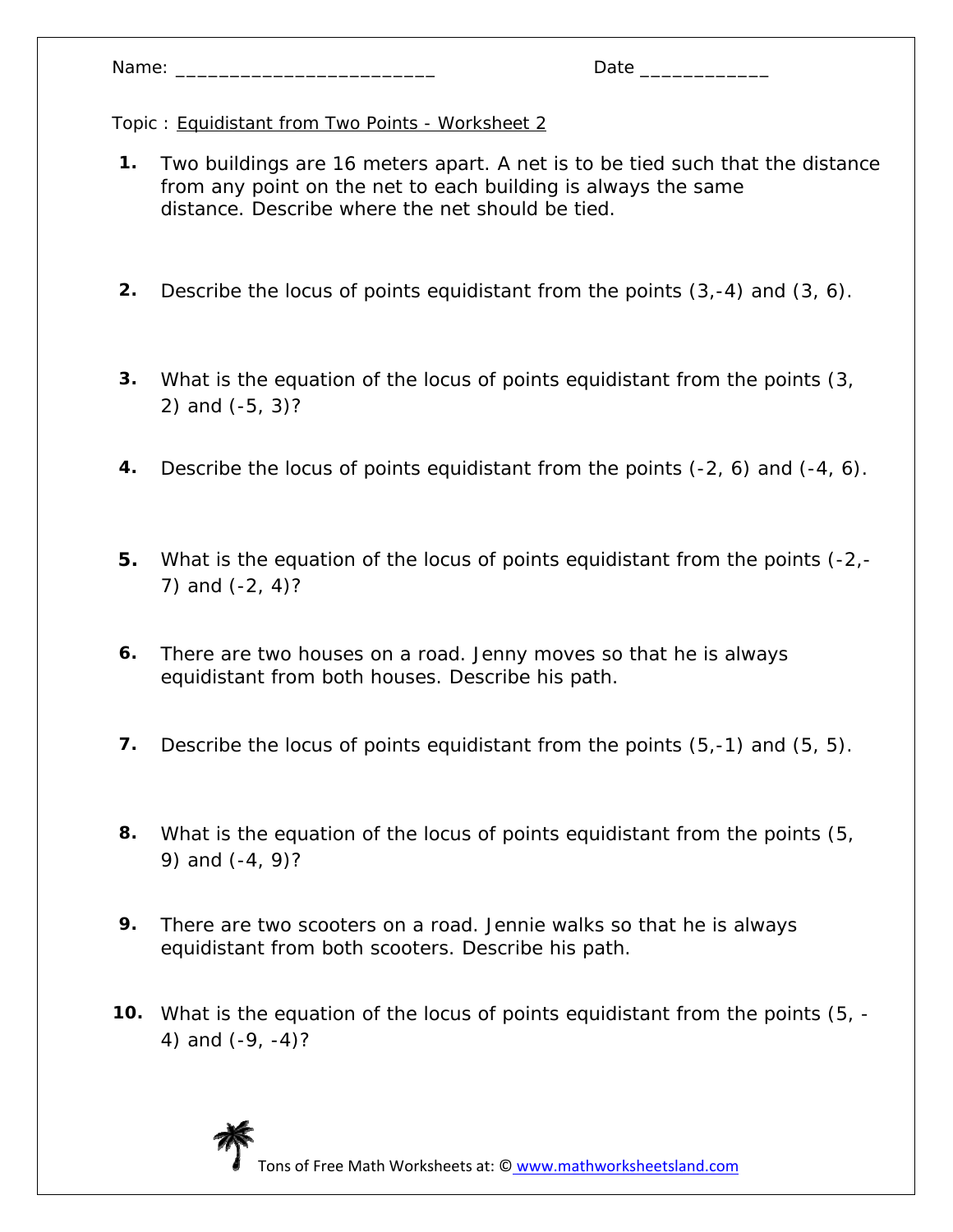| Name: |  |  |  |  |  |
|-------|--|--|--|--|--|
|-------|--|--|--|--|--|

- **1.** Two pillars are 20 meters apart. A pipe is to be tied such that the distance from any point on the pipe to each pillar is always the same distance. Describe where the pipe should be tied.
- **2.** Describe the locus of points equidistant from the points (-2,4) and (8, 4) .
- **3.** What is the equation of the locus of points equidistant from the points (4, 3) and (-6, 4)?
- **4.** Describe the locus of points equidistant from the points (3,-4) and (3, 6).
- **5.** What is the equation of the locus of points equidistant from the points (-5,- 10) and (-5, 3)?
- **6.** There are two tables in a room. John moves so that he is always equidistant from both tables. Describe his path.
- **7.** Describe the locus of points equidistant from the points (2,-2) and (2, 4).
- **8.** What is the equation of the locus of points equidistant from the points (4, 8) and (-3, 8)?
- **9.** There are two bikes on a road. Kenny walks so that he is always equidistant from both bikes. Describe his path.
- **10.** What is the equation of the locus of points equidistant from the points (6, 5) and (-8, -5)?

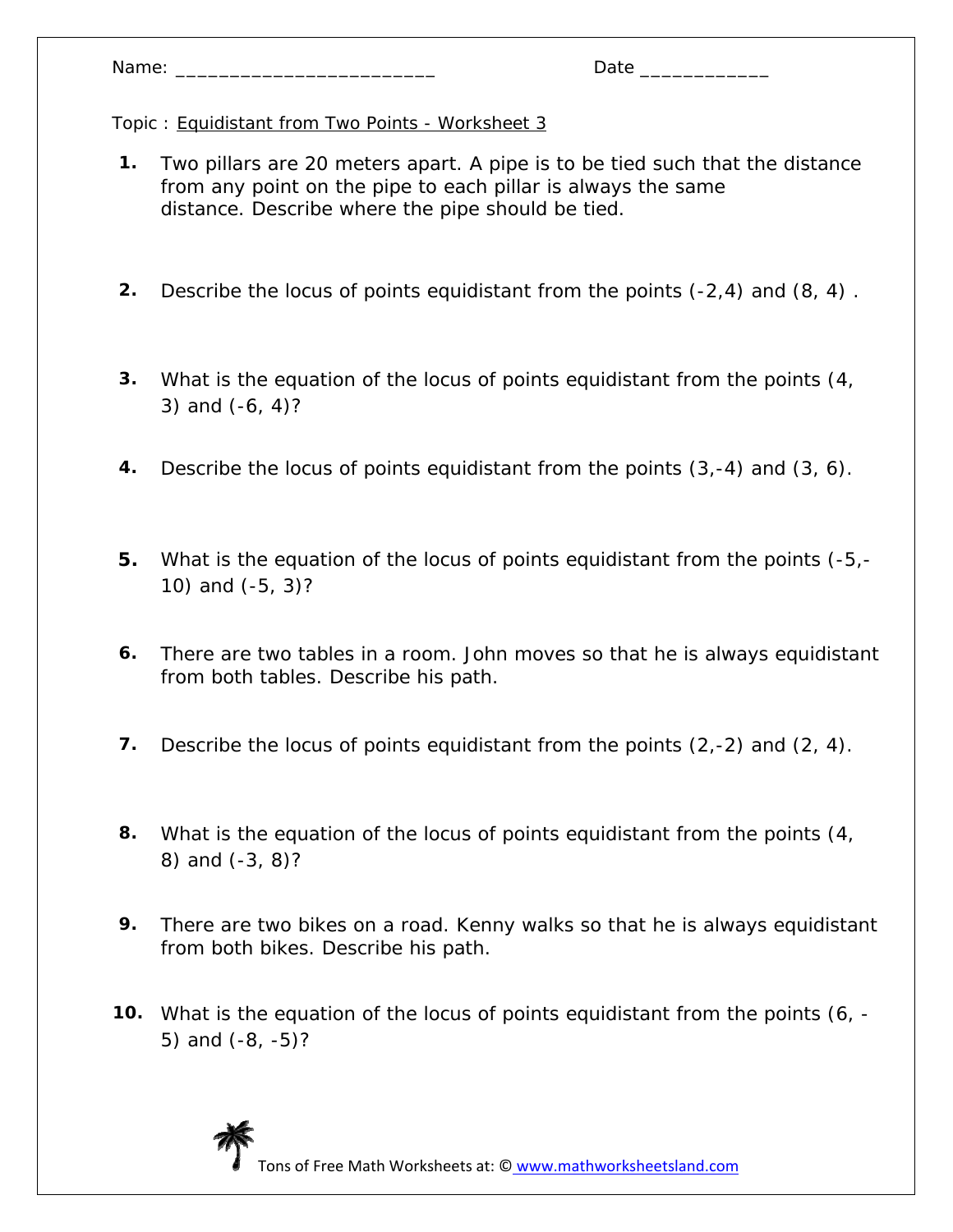- **1.** Two plants are 14 meters apart. A rope is to be tied such that the distance from any point on the rope to each plant is always the same distance. Describe where the rope should be tied.
- **2.** Describe the locus of points equidistant from the points (8,-2) and (8, 4).
- **3.** What is the equation of the locus of points equidistant from the points (5, 4) and (-7, 5)?
- **4.** Describe the locus of points equidistant from the points (-4, 5) and (-4, 7).
- **5.** What is the equation of the locus of points equidistant from the points (-3,- 6) and (-3, 2)?
- **6.** There are two balls in a garden. John moves so that he is always equidistant from both balls. Describe his path.
- **7.** Describe the locus of points equidistant from the points (2,-4) and (6, -4).
- **8.** What is the equation of the locus of points equidistant from the points (3, 5) and (-4, 5)?
- **9.** There are two cycles on a road. Kenny walks so that he is always equidistant from both cycles. Describe his path.
- **10.** What is the equation of the locus of points equidistant from the points (5, 3) and (-7, -3)?